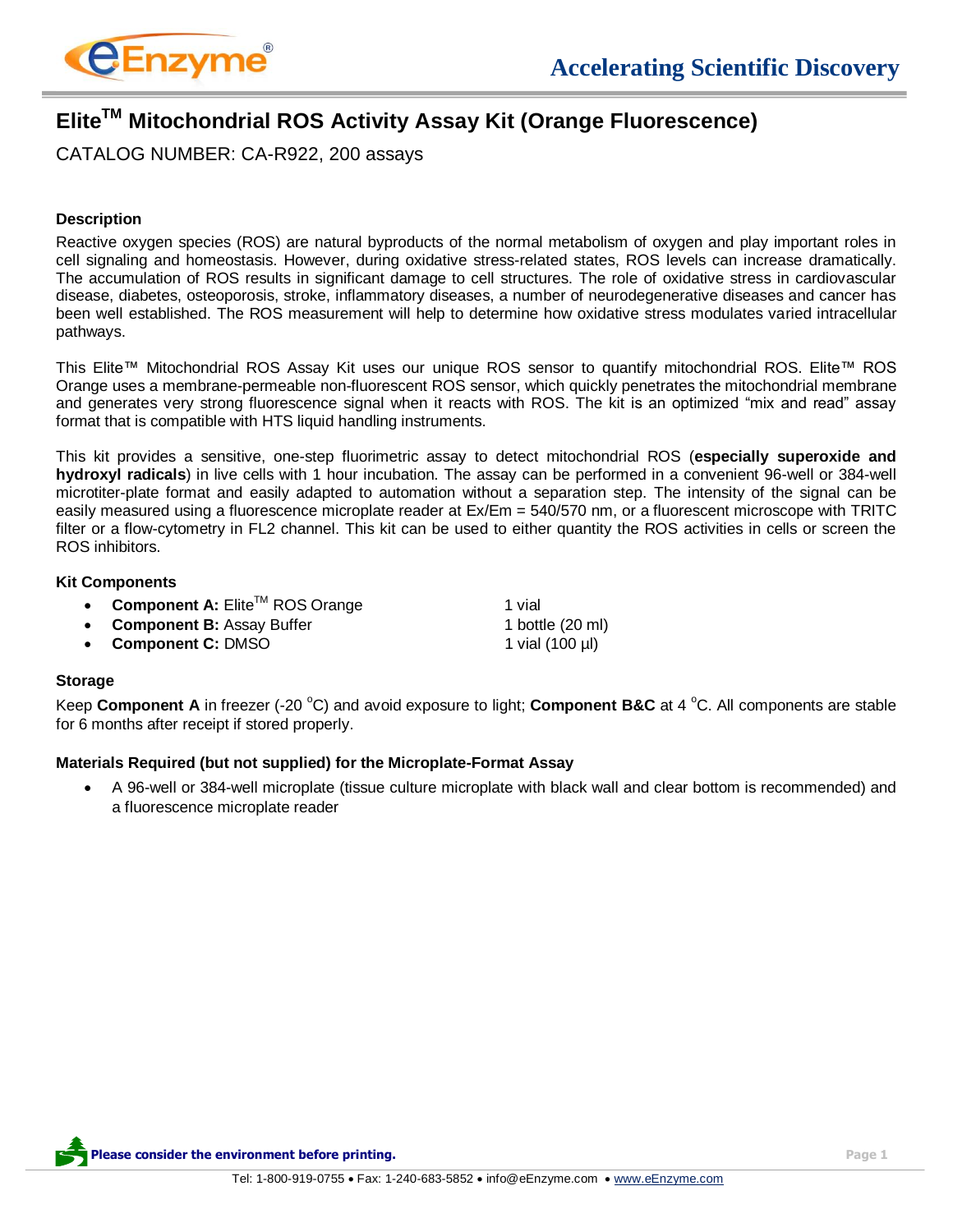

# **Assay Protocol (for 96-Well or 384-Well Microplate)**



## **Brief Summary of the Assay**

#### **1. Preparation of cells:**

- 1.1.For adherent cells: Plate cells overnight in growth medium at 10,000 to 40,000 cells/well/90 μL for a 96 well plate or 2,500 to 10,000 cells/well/20 μL for a 384-well plate.
- 1.2.For non-adherent cells: Centrifuge the cells from the culture medium and suspend the cell pellets in culture medium at 50,000-100,000 cells/well/90 μL for a 96-well poly-D lysine plate or 10,000-25,000 cells/well/20 μL for a 384- well poly-D lysine plate. Centrifuge the plate at 800 rpm for 2 minutes with brake off prior to your experiment.

*Note:* Each cell line should be evaluated on an individual basis to determine the optimal cell density.

## *2.* **Preparation of EliteTM ROS Orange stain solution:**

2.1.Prepare Elite™ ROS Orange stock solution (500X): Add 40 μL of DMSO (**Component C**) into the vial of Elite™ ROS Orange (**Component A**), and mix them well.

**Note:** 20 μL of reconstituted Elite™ ROS Orange stock solution is enough for 1 plate. Unused portion can be aliquoted and stored at  $\lt$  -20 °C for more than one month if the tubes are sealed tightly and kept from light. Avoid repeated freeze-thaw cycles.

2.2. Prepare Elite™ ROS Orange stain solution: Add 20 µL of 500X DMSO reconstituted Elite™ ROS Orange stock solution (from Step 2.1) into 10 mL of Assay Buffer (**Component B**), and mix them well. This working solution is stable for at least 2 hours at room temperature.

## **3. Run ROS assay:**

- 4.1.Treat cells with 10 μL of 10X test compounds (96-well plate) or 5 μL of 5X test compounds (384-well plate) in your desired buffer (such as PBS or HHBS). For control wells (untreated cells), add the corresponding amount of compound buffer.
- 4.2. To induce ROS, incubate the cell plate at room temperature or in a 5%  $CO<sub>2</sub>$ , 37 °C incubator for at least 15 minutes or a desired period of time (30 minutes for Hela cells treated with 100 µM tert-butyl hydroperoxide (TBHP)).
- 4.3.Add 100 µL/well (96-well plate) or 25 µL/well (384-well plate) of Elite™ ROS Orange stain solution (from Step 2.2) into the cell plate.

**Please consider the environment before printing. Page 2 Page 2 Page 2 Page 2**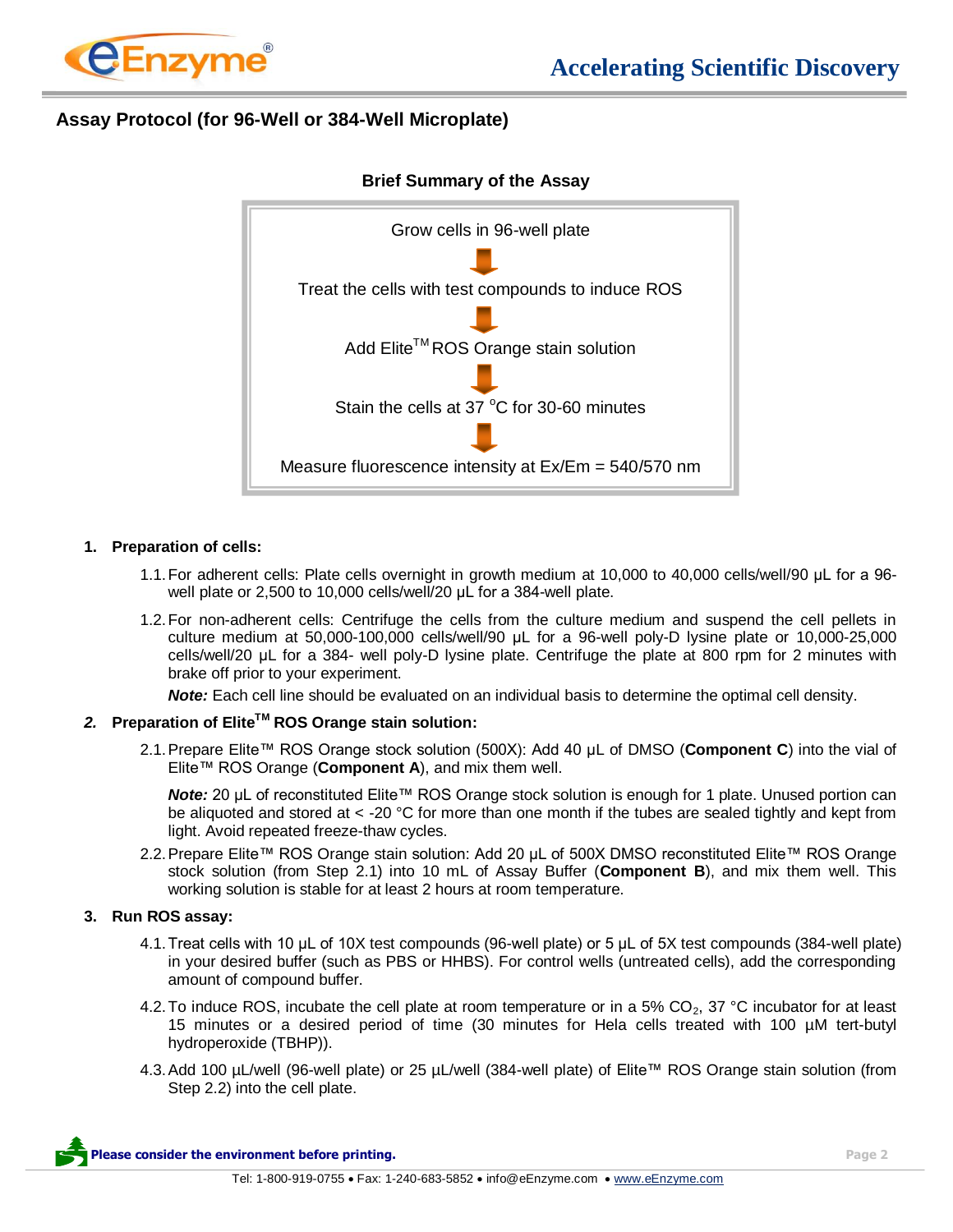

4.4. Incubate the cells in a 5%  $CO<sub>2</sub>$ , 37 °C incubator for 30 min to 1 hour, and monitor the fluorescence increase at  $Ex/Em = 540/570$  nm (cut off = 550 nm) with bottom read mode or take images with TRITC filter set.

# **Data Analysis**



**Figure 1.** Detection of ROS in Hela cells. Hela cells were seeded overnight at 15,000 cells/90μL/well in a Costar black wall/clear bottom 96-well plate. The cells were treated (1 mM  $H_2O_2$  or 100 µM tert-butyl hydroperoxide) or untreated (control) for 30 min at 37 °C. The Elite™ ROS Orange stain solution (100µL/well) was added and incubated in a 5% CO2, 37 °C incubator for 1 hour. The fluorescence signal was monitored at Ex/Em = 540/570 nm (cut off = 550 nm) with bottom read mode using FlexStation (Molecular Devices).



**Figure 2.** Images of Hela cells stained with the Elite™ ROS Orange sensor in a Costar black wall/clear bottom 96-well plate. A: Untreated control cells. B: Cells treated with 100 μM tert-butyl hydroperoxide (TBHP) for 30min before staining.

**Please consider the environment before printing. Page 3**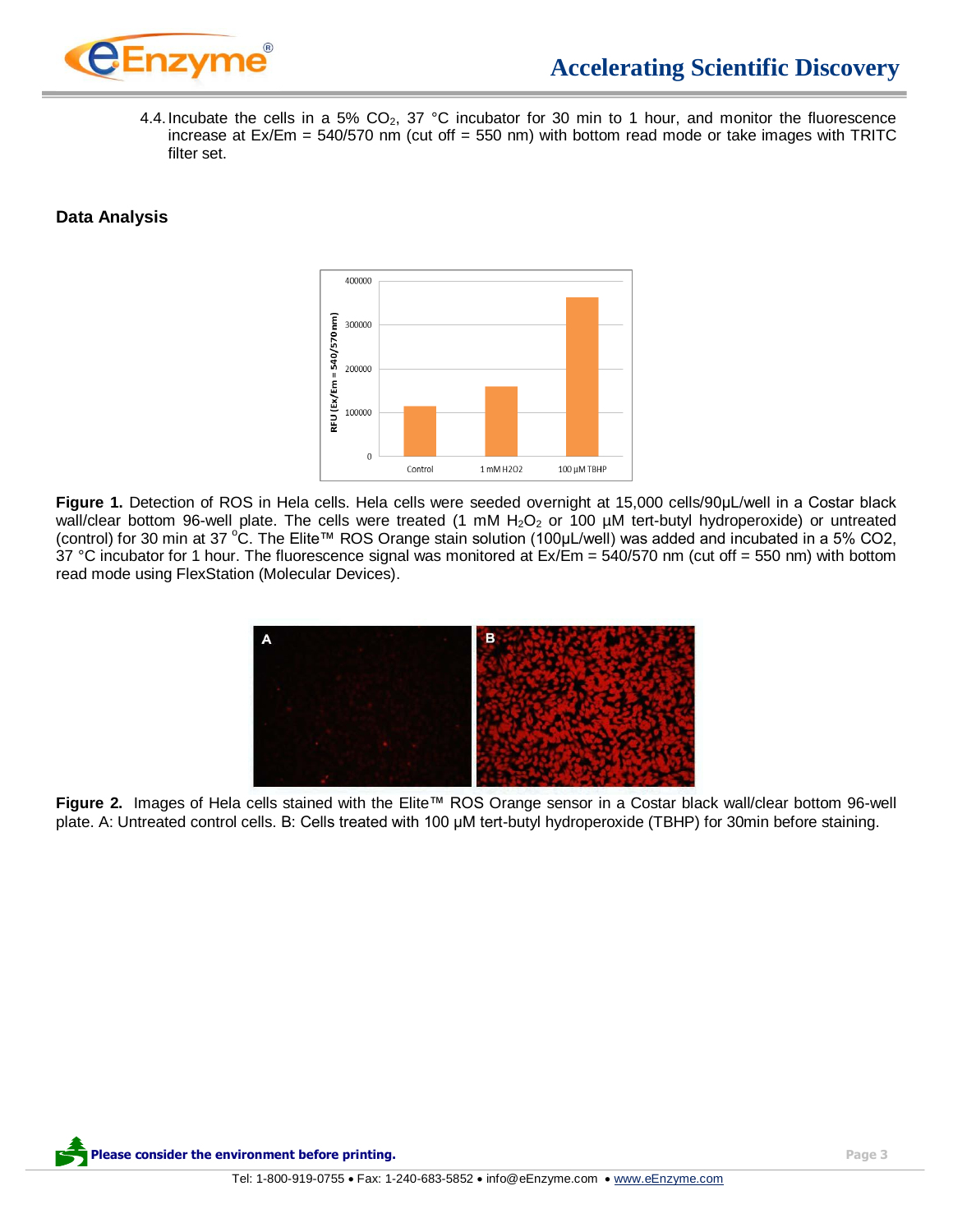

# **Protocol for Flow-Cytometry Analysis**



## **Brief Summary of the Assay**

#### **1. Preparation of cells:**

Prepare cells in growth medium at the density of 5x 10<sup>5</sup> to 10x 10<sup>5</sup> cells/mL.

*Note: each cell lines should be evaluated on the individual basis to determine the optimal cell density for apoptosis induction.*

### *2.* **Preparation of EliteTM ROS Orange stock solution (1000x):**

Add 40 µL of DMSO (Component C) into the vial of Elite™ ROS Orange (Component A), and mix them well.

*Note:* 1 µL of reconstituted Elite™ ROS Orange stock solution is for 1 ml cells. Unused portion can be aliquoted and stored at < -20 °C for more than one month if the tubes are sealed tightly and kept from light. Avoid repeated freeze-thaw cycles.

*Note:* 1000x reconstituted Elite™ ROS Orange stock solution can be diluted by 5 folds to 200x in DMSO for convenience. 200x Elite™ ROS Orange stock solution can be aliquoted and stored at < -20 °C for more than one month if the tubes are sealed tightly and kept from light.

## **3. Run ROS assay:**

- 3.1.Treat cells with test compounds in your desired buffer (such as PBS or HHBS). For control wells (untreated cells), add the corresponding amount of compound buffer.
- 3.2. To induce ROS, incubate the cell plate at room temperature or in a 5% CO<sub>2</sub>, 37 °C incubator for at least 30 minutes or a desired period of time (30 minutes for Hela cells treated with 100 µM tert-butyl hydroperoxide (TBHP)).
- 3.3.Add 1 µL/ml cells of 1000x Elite™ ROS Orange stock solution (from Step 2) or 5 µL/mL cells of 200x Elite™ ROS Orange stock solution to cells.
- 3.4.Incubate the cells in a 5% CO2, 37 °C incubator for 30 min to one hour, and monitor the fluorescence intensity using a flow cytometry in FL2 channel.

**Please consider the environment before printing. Page 4**